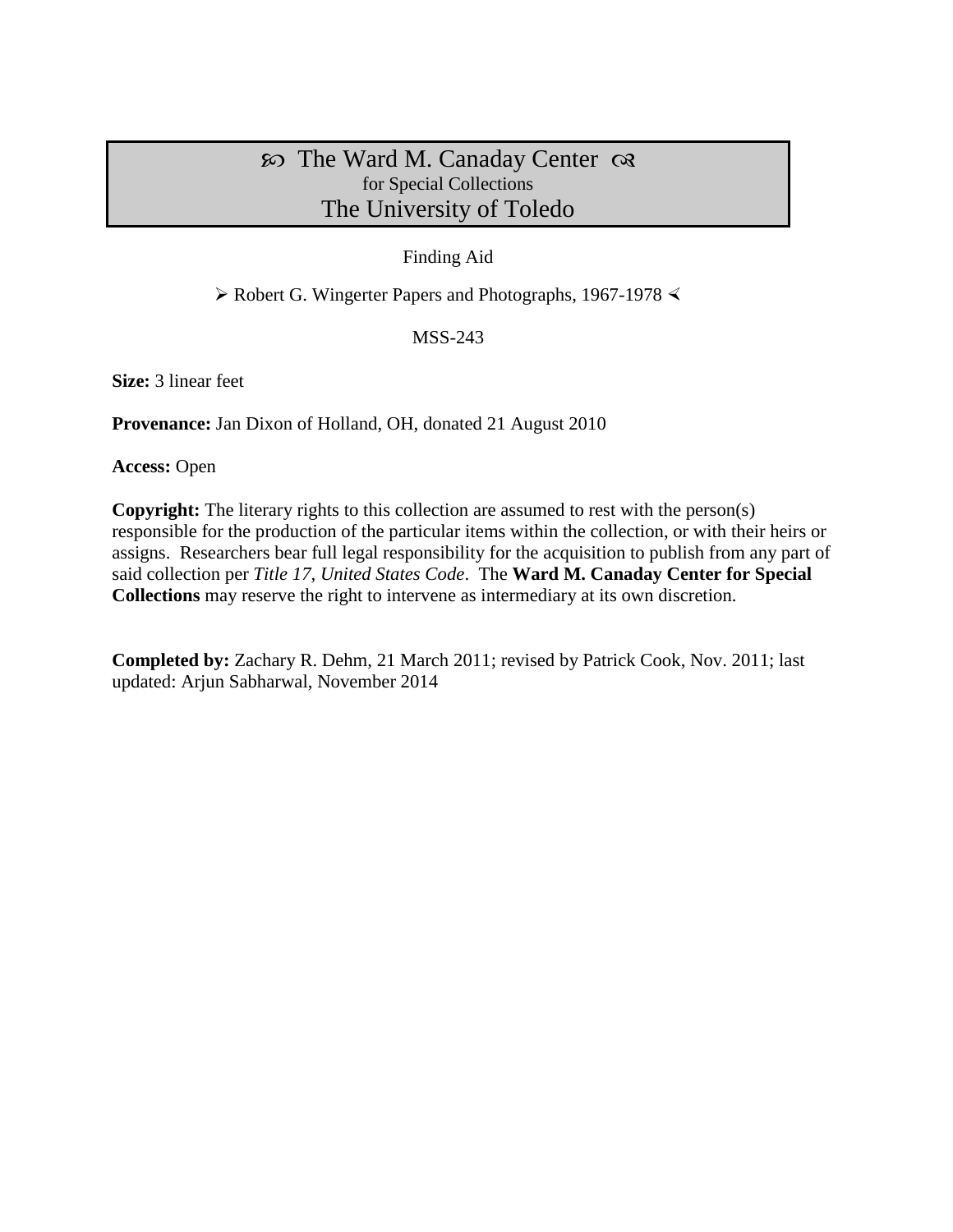### **Biographical Sketch**

Robert G. Wingerter was born in Detroit, Michigan, on October 5, 1916, to Hugh and Bertha (Seeger) Wingerter. He grew up in Detroit and graduated from Wayne State University cum laude in 1938 with a B.S. in mechanical engineering on a scholarship. In 1955 he completed the executive program in business administration at Columbia University. He received the Wayne State University College of Engineering Merit Award Citation in 1958 for achievement and contributions in the field of engineering. In 1967 he received Freedom Foundation's George Washington Honor Medal Award.

He was a member of the American Management Association, Association of the United States Army, Engineering Society of Detroit, Society of Automotive Engineers, American Ordnance Association, Automotive Old Timers, Economic Club of Detroit, Tau Beta Pi, Necomen Society in North America, Detroit Athletic Club, Bloomfield Hills Country Club, the Detroit Club, the Toledo Club, the Noon Club of Toledo, Inverness Club, and Otsego Ski Club. He also served as president of the Automotive Original Equipment Manufacturers Association, a director of the Wayne State University Fund, and trustee of the Institute for Economic Education.

He started off in business in 1938 with Timken Roller Bearing. He was the director of sales of the automotive division by 1959. Wingerter then served as the executive vice president, chief administrative officer, and a director of the Rockwell-Standard Corporation from 1963 to 1967.

In 1967 he was recruited to Libbey-Owens-Ford, Inc. Within a few months, he was president, CEO, and a director. He was elevated to chairman in 1975 when Don T. McKone became the president. He retired from L-O-F in 1979, but continued to serve as chairman of the board's executive committee for several years.

During his time at L-O-F, Wingerter brought the organization back to profitability. In 1972 an article was published in *Forbes* magazine entitled "How Bob Wingerter Robbed the Bank." Prior to Wingerter's joining L-O-F, they were the sole glass supplier to General Motors, making a profit of 18 percent on stockholders' equity. It was referred to as "the bank that made glass." When GM expanded to other manufacturers and profits ebbed, Wingerter was brought in to bring the company back to profitability.

Wingerter modernized L-O-F's plants and bought other companies such as Aeroquip (a flexible hose manufacturer), and Woodall Industries (a molded plastic parts manufacturer). He put uncommitted L-O-F assets to work. Under Wingerter, sales doubled and profits rose by 40 percent.

He served on the boards of Toledo Edison, Centerior Energy, Marathon Oil, and Toledo Trust. He was a Capital University regent, and a trustee of the Medical College of Ohio. He served as the president of the Toledo Museum of Art trustees, led a United Way annual campaign, and served as the chairman of a YWCA renovation campaign. He died 3 January 2011 in Perrysburg Township, where he was a longtime resident.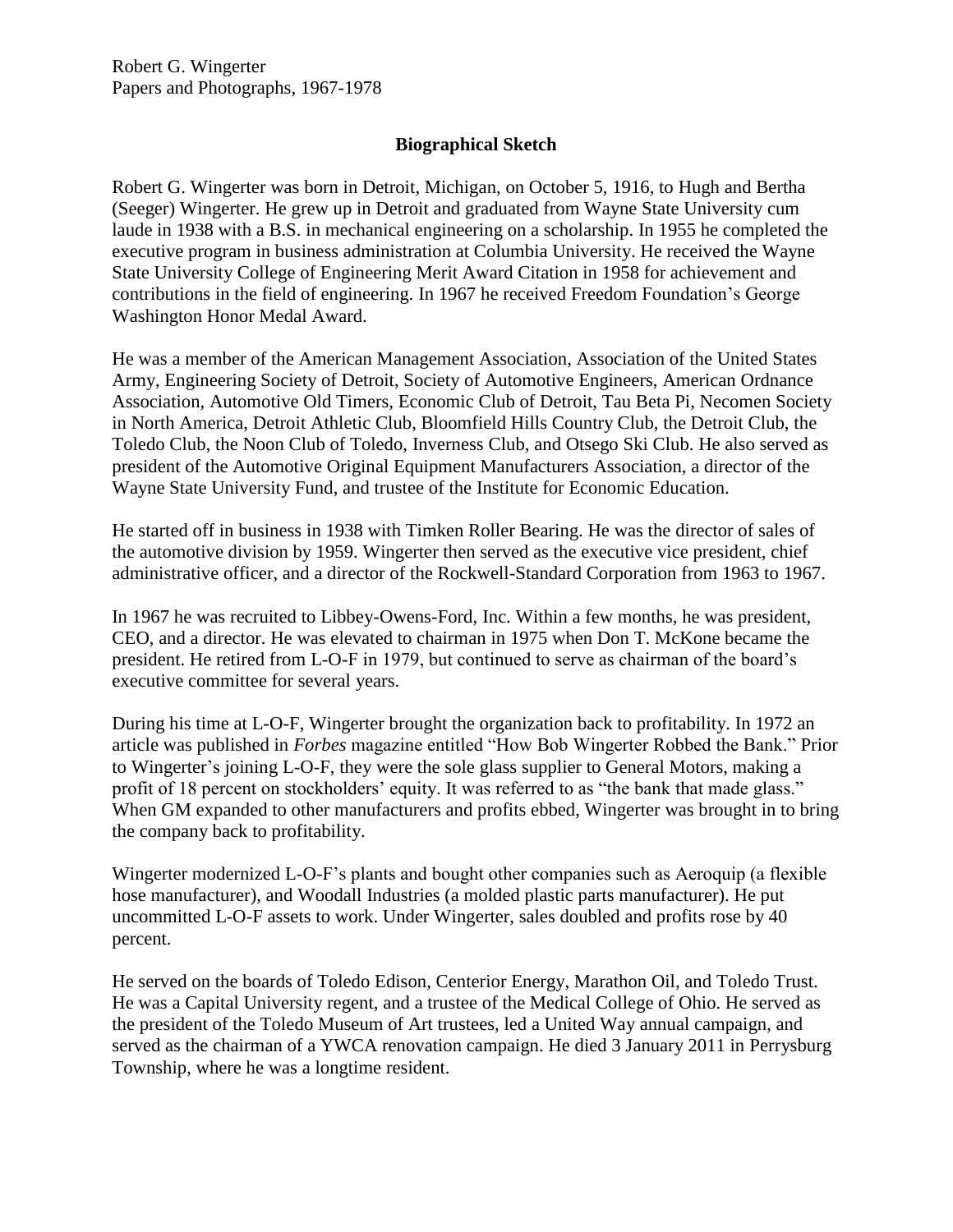#### **Scope and Content**

The Robert G. Wingerter Papers primarily document Wingerter's career as an executive with Libbey-Owens-Ford, Inc. The collection is divided into two primary series: speeches and addresses, and photographs.

**Series I, speeches**, is divided into the following subseries: awards, speeches to financial analysts, speeches to various engineering groups, miscellaneous addresses, speeches to L-O-F sales groups, speeches on tariff and trade issues, and speeches to groups of the American Flint Glass Workers Union. Miscellaneous addresses include talks related to his community service activities for various charitable organizations in Toledo and addresses at colleges and universities.

**Series II, photographs and albums**, is divided into the following subseries by subject of the photos: dinners and events, factories, meetings with executives and other associates, official company photographs, and photograph albums. The photograph albums document Wingerter's trips abroad to Japan and Italy to tour glass factories there. One oversized photograph is of Wingerter with Lord Peter Pilkington and Sir Alastair Pilkington of Pilkington Glass in Great Britain.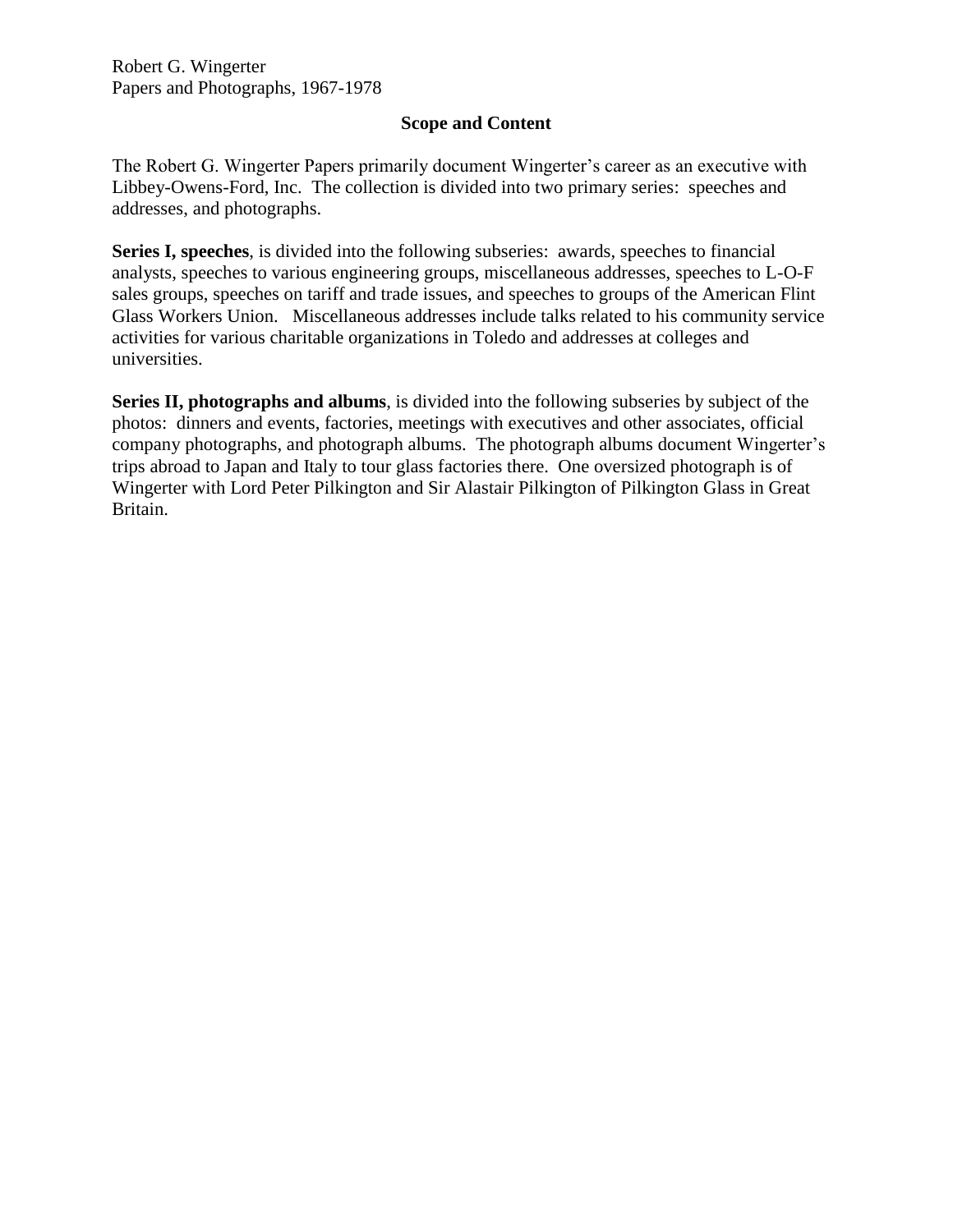# **Folder List**

| Box          | <b>Folder</b>  | <b>Topics</b>             | <b>Categories</b>     | <b>Date</b> | <b>Description</b>                                                                                                                                  |
|--------------|----------------|---------------------------|-----------------------|-------------|-----------------------------------------------------------------------------------------------------------------------------------------------------|
| $\mathbf{1}$ | 1              | Speeches and<br>Addresses | Awards                | 11/6/1974   | UT Citation Honoring R. G. Wingerter                                                                                                                |
|              | $\sqrt{2}$     | Speeches and<br>Addresses | Awards                | Undated     | Resolution of Appreciation of R.G.<br>Wingerter at the time of his Retirement -<br><b>LOF BOD</b>                                                   |
|              | 3              | Speeches and<br>Addresses | Analysts              | 5/17/1967   | "New Glasses Give LOF Better Vision"<br><b>Security Analysts</b>                                                                                    |
|              | $\overline{4}$ | Speeches and<br>Addresses | Analysts              | 1967-1968   | LOF Consolidated Financial Data                                                                                                                     |
|              | 5              | Speeches and<br>Addresses | Analysts              | 12/17/1968  | <b>LOF Sales Conferences</b>                                                                                                                        |
|              | 6              | Speeches and<br>Addresses | Analysts              | 11/20/1969  | The New York Automotive Security<br>Analysts                                                                                                        |
|              | $\tau$         | Speeches and<br>Addresses | Analysts              | 12/1/1969   | The Financial Analysts Society of Toledo                                                                                                            |
|              | 8              | Speeches and<br>Addresses | Analysts              | 11/1/1972   | The Financial Analysts Society of Detroit                                                                                                           |
|              | 9              | Speeches and<br>Addresses | Analysts              | 12/11/1973  | The Financial Analysts Society of Toledo                                                                                                            |
|              | 10             | Speeches and<br>Addresses | Analysts              | 10/8/1974   | <b>Financial Analysts Federation Fall</b><br>Conference                                                                                             |
|              | 10             | Speeches and<br>Addresses | Analysts              | 10/10/1974  | G. Tsai & Company Institutional Investors<br>Luncheon                                                                                               |
|              | 11             | Speeches and<br>Addresses | Engineering<br>Groups | 9/10/1965   | "Some Observations on the Field of<br>Industrial Sales Engineering" Engineering<br>Society of Detroit                                               |
|              | 12             | Speeches and<br>Addresses | Engineering<br>Groups | 10/17/1967  | "An Engineer's View of Some Current<br>Major Social and Business Problems"<br>Toledo Society of Professional Engineers                              |
|              | 13             | Speeches and<br>Addresses | Engineering<br>Groups | 10/23/1973  | "The Change of the Game" 28 <sup>th</sup> Annual<br>technical Convention, The American<br>Society of Body Engineers                                 |
|              | 14             | Speeches and<br>Addresses | Engineering<br>Groups | 4/22/1981   | "Reflections from 43 Years in the Post-<br>Grad. Curriculum" Annual Honors<br>Convocation, College of Engineering,<br><b>Wayne State University</b> |
|              | 15             | Speeches and<br>Addresses | Misc.                 | 10/27/1965  | "The Tiny Flame" Business Education<br>Day; Logans Port, IN                                                                                         |
|              | 16             | Speeches and<br>Addresses | Misc.                 | 5/14/1966   | "I Can't Swim" Chamber of Commerce<br>Meeting; Ashtabula, OH                                                                                        |
|              | 17             | Speeches and<br>Addresses | Misc.                 | 1967        | <b>LOF News Clippings</b>                                                                                                                           |
|              | 18             | Speeches and<br>Addresses | Misc.                 | 4/20/1967   | Biographical Sketch of R. G. Wingerter                                                                                                              |
|              | 19             | Speeches and<br>Addresses | Misc.                 | May, 1967   | "What Business Looks for When Hiring<br>Young People." Newspaperboy Parent<br>Newsletter - Chats with Mom and Dad                                   |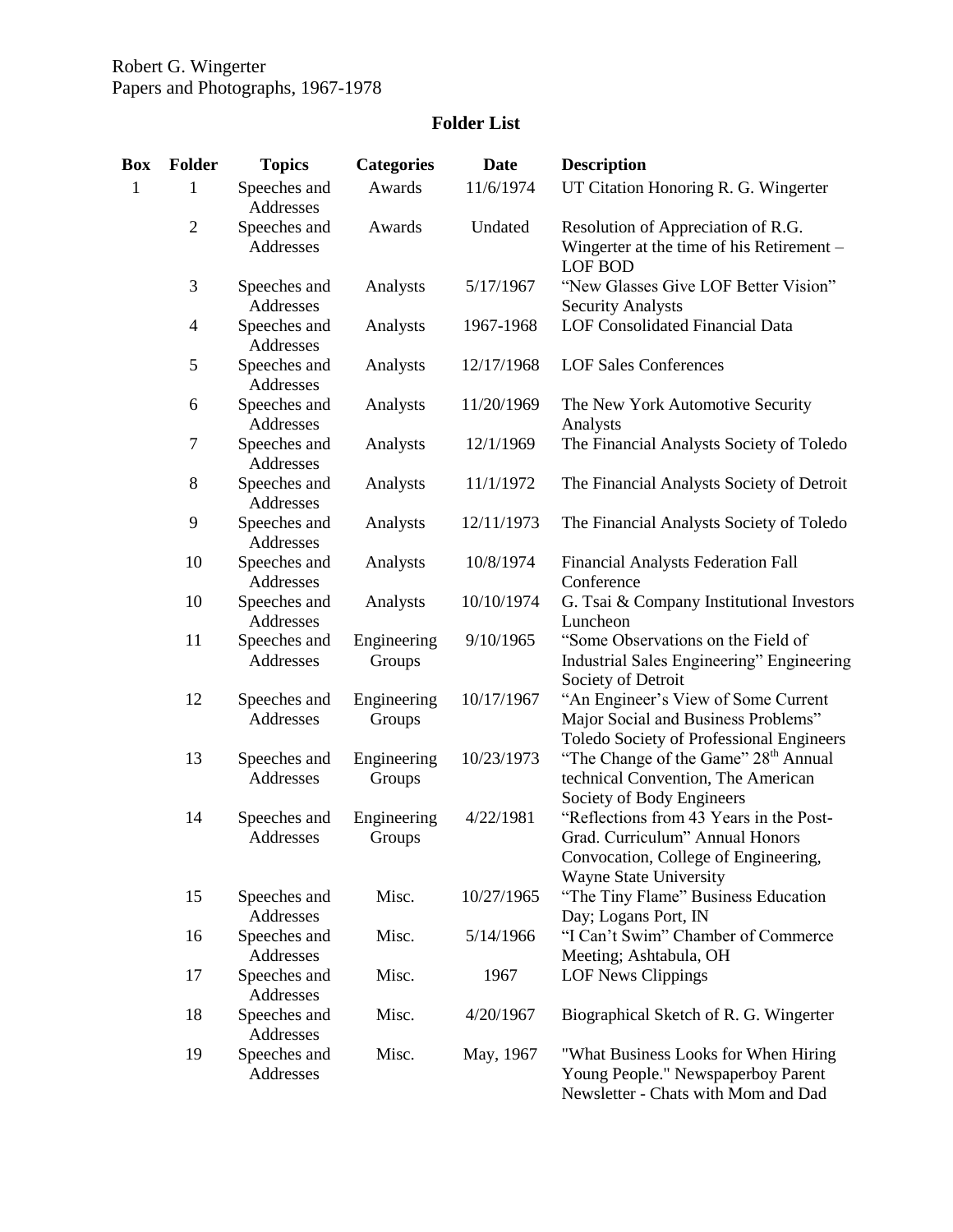#### Robert G. Wingerter

Papers and Photographs, 1967-1978

| 20 | Speeches and<br>Addresses | Misc. | 6/5/1967           | Remarks, Capital University                                                                                                                                   |
|----|---------------------------|-------|--------------------|---------------------------------------------------------------------------------------------------------------------------------------------------------------|
| 21 | Speeches and<br>Addresses | Misc. | 5/23/1968          | Remarks, Junior Achievement of<br>Northwest Ohio, Inc. - 1968 Future<br><b>Unlimited Banquet</b>                                                              |
| 22 | Speeches and<br>Addresses | Misc. | 6/24/1969          | Remarks at Junior Achievement Dinner -<br>Carranor Club                                                                                                       |
| 23 | Speeches and<br>Addresses | Misc. | 1971               | Letter to Shareholders Addressing Bigger's<br>letter of 1931 40 years later on how the<br>business with GM transformed the<br>company and hope for the future |
| 24 | Speeches and<br>Addresses | Misc. | 8/29/1971          | "A Need for New Beginnings." -<br>Commencement Day, Sampson Technical<br>Institute - Clinton, NC                                                              |
| 25 | Speeches and<br>Addresses | Misc. | 7/3/1972           | Open house Dedication Program,<br>Thermopane LOF Inc. - Clinton, NC                                                                                           |
| 26 | Speeches and<br>Addresses | Misc. | September,<br>1972 | "The Sky's A-Going to Fall!" The<br><b>Glass Industry</b>                                                                                                     |
| 27 | Speeches and<br>Addresses | Misc. | 11/15/1972         | "How Bob Wingerter Robbed the Bank."                                                                                                                          |
| 28 | Speeches and<br>Addresses | Misc. | February,<br>1973  | Editorial - Aeroquip - The Flying A                                                                                                                           |
| 29 | Speeches and<br>Addresses | Misc. | 11/19/1973         | <b>Outline for YPO Talk</b>                                                                                                                                   |
| 30 | Speeches and<br>Addresses | Misc. | September,<br>1974 | "LOF's President Views the Inflation<br>Problem."                                                                                                             |
| 31 | Speeches and<br>Addresses | Misc. | 9/18/1974          | "Crusade of Mercy Kick-Off Banquet."                                                                                                                          |
| 32 | Speeches and<br>Addresses | Misc. | 10/23/1974         | People of the Financial World - Financial<br>World                                                                                                            |
| 33 | Speeches and<br>Addresses | Misc. | 10/24/1974         | "Crusade of Mercy Victory Dinner"                                                                                                                             |
| 34 | Speeches and<br>Addresses | Misc. | November,<br>1974  | "Hundreds of Tests Prove Glass for<br>Construction" Ceramic Industry Magazine                                                                                 |
| 35 | Speeches and<br>Addresses | Misc. | 2/24/1975          | "Glassmakers Reflect Detroit's Troubles."<br><b>Business Week</b>                                                                                             |
| 36 | Speeches and<br>Addresses | Misc. | 5/5/1975           | House Committee on Banking, Currency,<br>and Household - Automobile Industry<br><b>Task Force</b>                                                             |
| 37 | Speeches and<br>Addresses | Misc. | 5/23/1975          | "We Can Have Only What We Produce."<br>Business Roundtable of Northern Ohio<br>Economic Conference - Cleveland, OH                                            |
| 38 | Speeches and<br>Addresses | Misc. | 6/12/1975          | "The Mike Owens Legacy." Michael J.<br>Owens Technical College - Perrysburg,<br><b>OH</b>                                                                     |
| 39 | Speeches and<br>Addresses | Misc. | 7/3/1975           | "A Time for New Perspectives." Toledo<br>Downtown Lions Club                                                                                                  |
| 40 | Speeches and<br>Addresses | Misc. | 7/22/1975          | <b>Sealed Insulating Glass Manufacturers</b><br>Association - Minneapolis, MN                                                                                 |
| 41 | Speeches and              | Misc. | 2/6/1976           | Dedication and Opening of L-N Safety                                                                                                                          |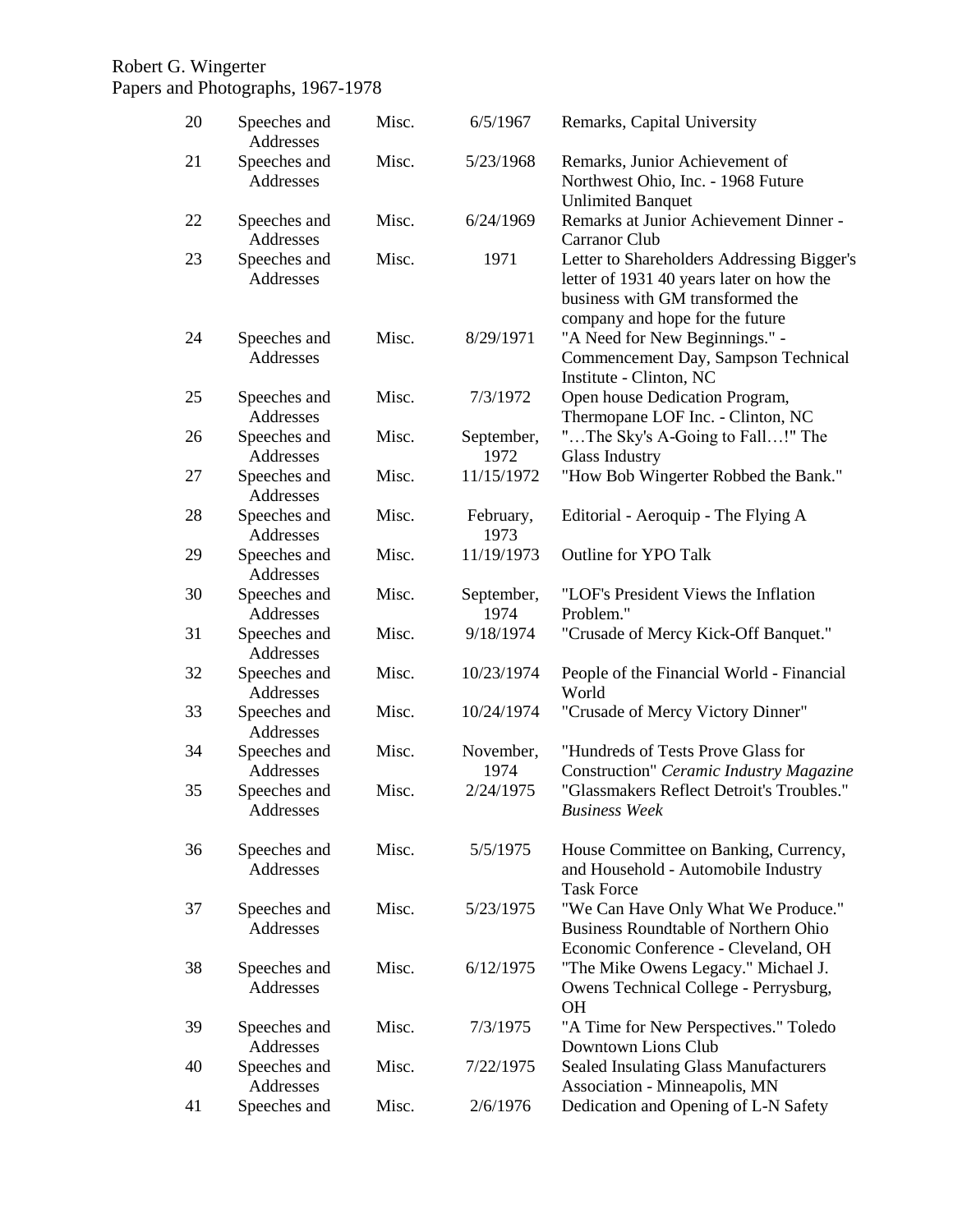|    | Addresses                 |                        |                   | Glass, S.A. de C.V. - Mexicali, Baja<br>California, Mexico                                                                                                    |
|----|---------------------------|------------------------|-------------------|---------------------------------------------------------------------------------------------------------------------------------------------------------------|
| 42 | Speeches and<br>Addresses | Misc.                  | 5/13/1976         | "Does Private Enterprise Have a Future?"<br>Annual Meeting of the Better Business<br><b>Bureau of Toledo</b>                                                  |
| 43 | Speeches and<br>Addresses | Misc.                  | 9-7-1976          | Major Corporate and Individual Gifts<br>Division - 1976 United Way Campaign                                                                                   |
| 44 | Speeches and<br>Addresses | Misc.                  | 3/2/1977          | "Why Choose a Business Career?"<br>Remarks for Student-Business Dialogue<br>Series Meeting - The University of Toledo                                         |
| 45 | Speeches and<br>Addresses | Misc.                  | 1/22/1978         | "Comments on the 1978 Economic<br>Outlook." Belmont Country Club<br>Economic Seminar                                                                          |
| 46 | Speeches and<br>Addresses | Misc.                  | 4/2/1978          | "An Industrial Energy User Looks at the<br>Energy Dilemma." Marathon Oil<br>Company General Management Meeting -<br>Boca Raton, FL                            |
| 47 | Speeches and<br>Addresses | Misc.                  | 4/27/1979         | Dedication and Premier Showing of the<br>New Rare Mammal Building - Toledo<br>Zoological Gardens                                                              |
| 48 | Speeches and<br>Addresses | Misc.                  | 11/1/1979         | <b>Twin Dinner Remarks</b>                                                                                                                                    |
| 49 | Speeches and<br>Addresses | Misc.                  | 7/17/1982         | Dedication of Toledo Museum of Art<br>Renovation                                                                                                              |
| 50 | Speeches and<br>Addresses | Misc.                  | 3/10/1987         | "Criteria for Success in Today's Corporate<br>World." Wayne State University Panel<br>Discussion                                                              |
| 51 | Speeches and<br>Addresses | Misc.                  | 1/3/2011          | Obituaries of R. G. Wingerter                                                                                                                                 |
| 52 | Speeches and<br>Addresses | <b>Sales</b><br>Groups | November,<br>1965 | <b>Rockwell-Standard Automotive Divisions</b>                                                                                                                 |
| 53 | Speeches and<br>Addresses | <b>Sales</b><br>Groups | 3/17/1968         | National Glass Dealers Association - San<br>Francisco, CA                                                                                                     |
| 54 | Speeches and<br>Addresses | <b>Sales</b><br>Groups | 12/17/1968        | <b>LOF Sales Conference</b>                                                                                                                                   |
| 55 | Speeches and<br>Addresses | Sales<br>Groups        | 10/2/1972         | "Today's LOF Accepts a Challenge."<br>National Association of Mirror<br>Manufacturers                                                                         |
| 56 | Speeches and<br>Addresses | Sales<br>Groups        | 1/28/1974         | Flat Glass Marketing Association Meeting<br>- Scottsdale, AZ                                                                                                  |
| 57 | Speeches and<br>Addresses | <b>Sales</b><br>Groups | 3/17/1974         | "An Overview of LOF, '74." National<br>Marketing Meeting - Pinehurst, NC                                                                                      |
| 58 | Speeches and<br>Addresses | Sales<br>Groups        | 7/22/1975         | <b>Sealed Insulated Glass Manufacturers</b><br>Association - Minneapolis, MN                                                                                  |
| 59 | Speeches and<br>Addresses | Tariff and<br>Trade    | 7/11/1967         | "The Impact of U.S. Tariff and Trade<br>Policies on the Flat Glass Industry." Flat<br>Glass Marketing Association - Miami, FL                                 |
| 60 | Speeches and<br>Addresses | Tariff and<br>Trade    | 8/16/1967         | Senator Frank Lausche (D-OH) presents<br>the address of R. G. Wingerter in Miami,<br>FL to Flat Glass Marketing Association<br>$(7/11/1967)$ to U.S. Congress |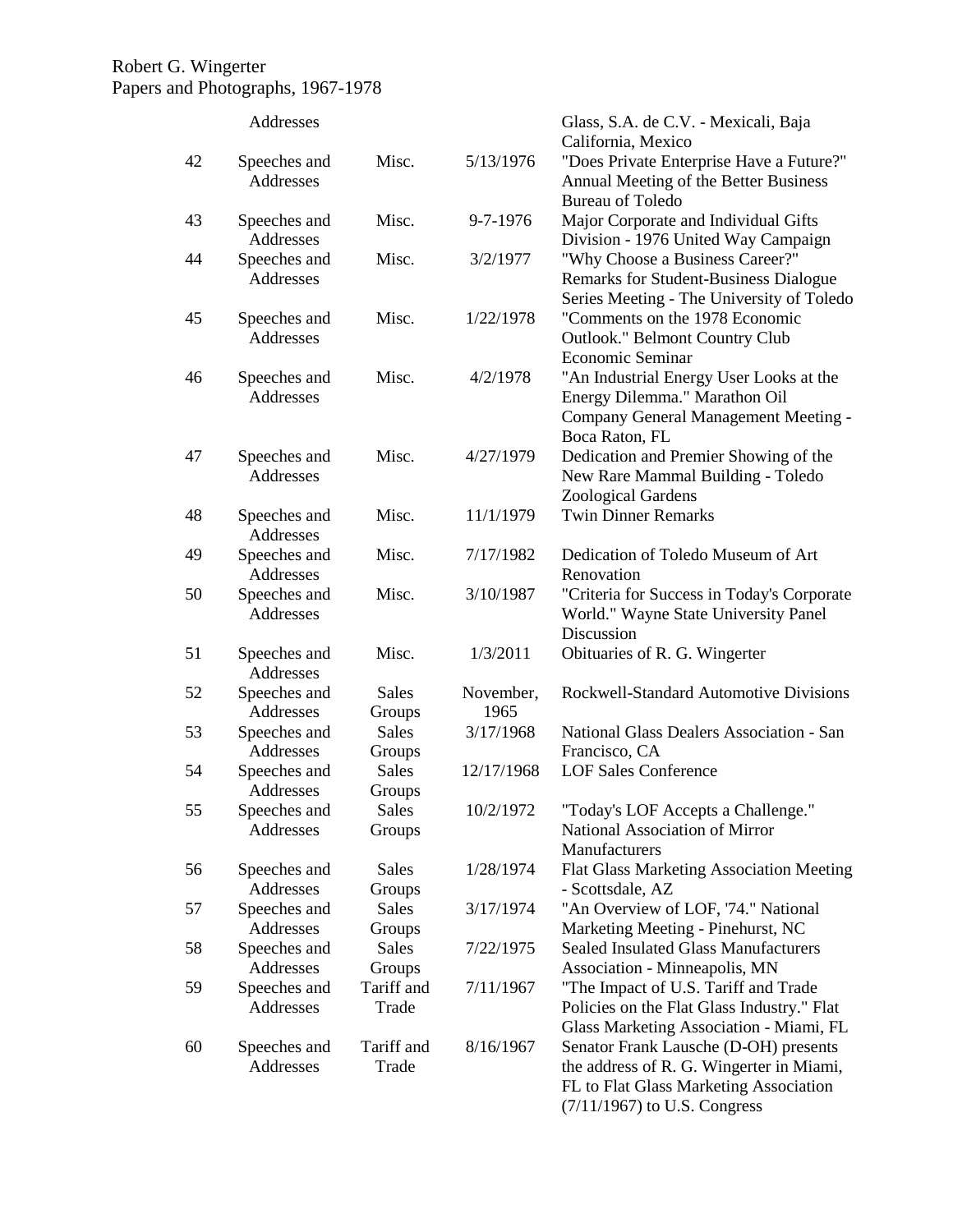| 61 | Speeches and<br>Addresses | Tariff and<br>Trade   | 10/30/1967              | "Free Trade Cult' in United States Will<br>Reduce Nation to Farm Economy."<br>American Banker                                                                             |
|----|---------------------------|-----------------------|-------------------------|---------------------------------------------------------------------------------------------------------------------------------------------------------------------------|
| 62 | Speeches and<br>Addresses | Tariff and<br>Trade   | Winter,<br>1967         | "Reciprocity: Myth or Reality? Foreign<br>Nations Reduce the Value of Tariff<br>Concessions by Imposing Nontariff<br>Restrictions on Imported Goods." Ward's<br>Quarterly |
| 63 | Speeches and<br>Addresses | Tariff and<br>Trade   | 12/15/1967              | Representative Basil L. Whitener (D-NC)<br>presents the address of R. G. Wingerter<br>"Survival of Our Domestic Industry."                                                |
| 64 | Speeches and<br>Addresses | Tariff and<br>Trade   | 1/4/1968                | "The Foreign Trade Credibility Gap."<br>Toledo Area Chamber of Commerce                                                                                                   |
| 65 | Speeches and<br>Addresses | Tariff and<br>Trade   | 1/5/1968                | "Import Safeguards Urged for U.S." The<br>Blade - Toledo, OH                                                                                                              |
| 66 | Speeches and<br>Addresses | Tariff and<br>Trade   | 3/19/1968               | "Why Not Facts on Foreign Trade?" NAM<br>Reports                                                                                                                          |
| 67 | Speeches and<br>Addresses | Unions                | 10/16/1968              | Wage Conference - Atlantic City, NJ                                                                                                                                       |
| 68 | Speeches and<br>Addresses | Unions                | 2/23/1971               | <b>Remarks to Glass Workers Officers</b>                                                                                                                                  |
| 69 | Speeches and<br>Addresses | Unions                | 4/6/1971                | Remarks to Union                                                                                                                                                          |
| 70 | Photos                    | Dinners and<br>Events | 1966                    | Japan - R. G. Wingerter, Mrs. Wingerter,<br>Other Execs. and their spouses (Japanese)                                                                                     |
| 71 | Photos                    | Dinners and<br>Events | 3/26/1968               | "Evening with Lowell Thomas." Lowell<br>Thomas, R. G. Wingerter, Other Execs.                                                                                             |
| 72 | Photos                    | Dinners and<br>Events | 11/30/1970              | R. G. Wingerter receives a Certificate of<br>Appreciation                                                                                                                 |
| 73 | Photos                    | Dinners and<br>Events | 1972                    | Mel Burwell Retirement - R. G.<br>Wingerter, Mel Burwell                                                                                                                  |
| 74 | Photos                    | Dinners and<br>Events | 3/8/1972                | LOF Service Award Dinner - R. G.<br>Wingerter, Awardee and Spouse -<br>Charleston, WV                                                                                     |
| 75 | Photos                    | Events                | Dinners and March, 1973 | Visit of Nippon Sheet Glass                                                                                                                                               |
| 76 | Photos                    | Dinners and<br>Events | September,<br>1973      | Lord Peter Pilkington of Oxenford and Sir<br>Alastair Pilkington in Harrisburg, NC and<br>Toledo, OH                                                                      |
| 77 | Photos                    | Dinners and<br>Events | 8/3/1974                | "President's Cup Race for Charity." R. G.<br>Wingerter and Others                                                                                                         |
| 78 | Photos                    | Dinners and<br>Events | 11/30/1974              | <b>Opening of LOF Building Restaurant</b>                                                                                                                                 |
| 79 | Photos                    | Dinners and<br>Events | 1976                    | Dinner in Honor of Milton Rubin's<br>Retirement as President of the National<br><b>Association of Mirror Manufacturers</b>                                                |
| 80 | Photos                    | Factories             | Undated                 | R. G. Wingerter and (Presumably) Gov.<br>James E. Holshouser (NC), and Other<br>LOF Float Glass Furnace - Laurenburg,<br>NC                                               |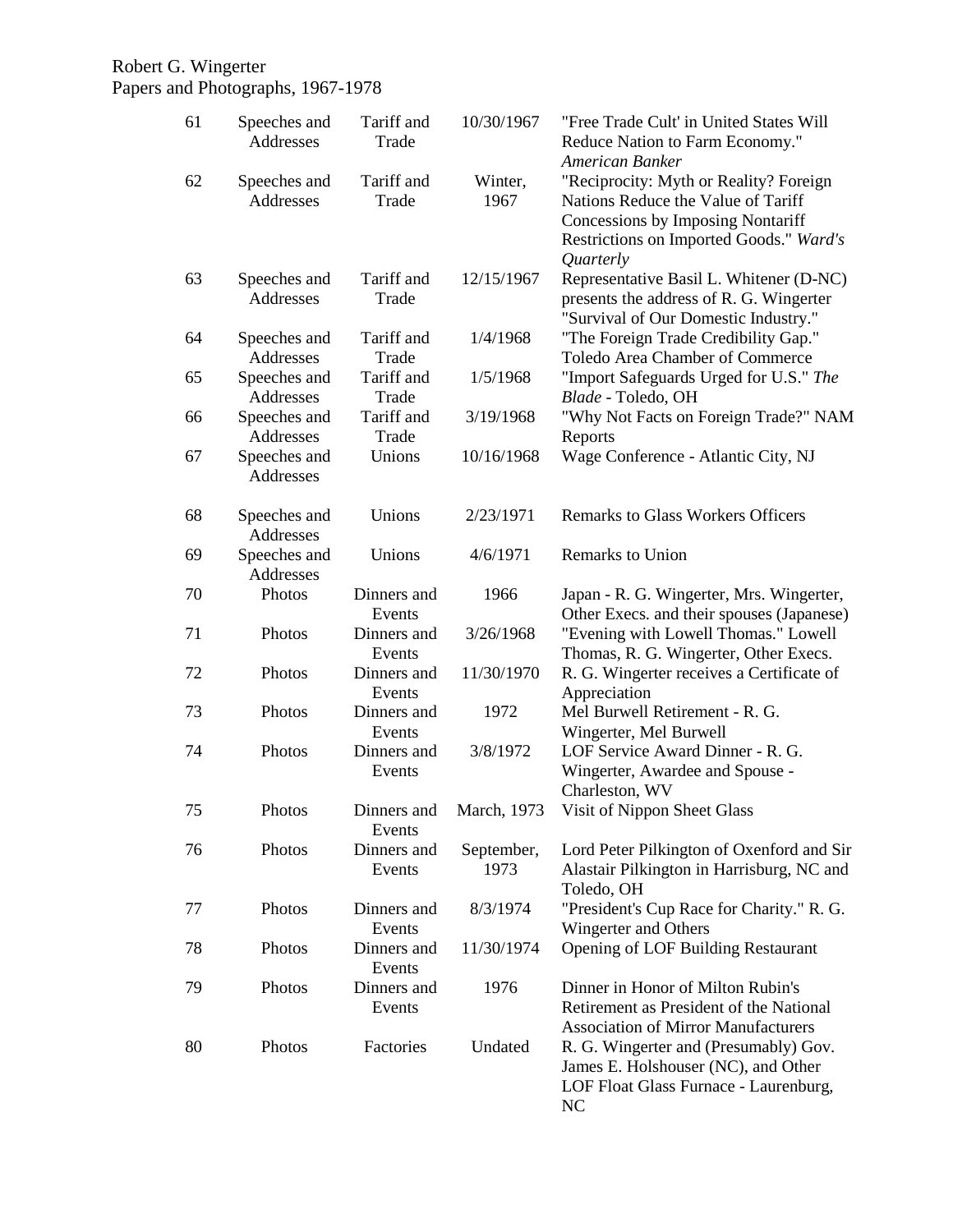| 81 | Photos | Factories                                     | 5/29/1967          | R. G. Wingerter and Other Execs. Touring<br>Plant                                                                                                      |
|----|--------|-----------------------------------------------|--------------------|--------------------------------------------------------------------------------------------------------------------------------------------------------|
| 82 | Photos | Factories                                     | 2/6/1976           | Opening of L. N. Safety Glass - R. G.<br>Wingerter, Other Execs.                                                                                       |
| 83 | Photos | Factories                                     | 7/24/1979          | R. G. Wingerter and C. H. Damke                                                                                                                        |
| 84 | Photos | Meetings,<br>Executives,<br>and<br>Associates | Undated            | R. G. Wingerter and Other Execs.<br>(Illegible Handwriting) - Verna Gorman,<br><b>MA</b>                                                               |
| 85 | Photos | Meetings,<br>Executives,<br>and<br>Associates | Undated            | R. G. Wingerter and Other Execs.<br>(Japanese and American)                                                                                            |
| 86 | Photos | Meetings,<br>Executives,<br>and<br>Associates | 2/14/1967          | R. G. Wingerter with Other Executives<br>Boarding or De-boarding a Plane                                                                               |
| 87 | Photos | Meetings,<br>Executives,<br>and<br>Associates | 1968               | R. G. Wingerter and Associates                                                                                                                         |
| 88 | Photos | Meetings,<br>Executives,<br>and<br>Associates | 4/4/1968           | R. G. Wingerter (presumably) in his office<br>with Other Execs.                                                                                        |
| 89 | Photos | Meetings,<br>Executives,<br>and<br>Associates | 4/24/1968          | R. G. Wingerter - Report to Shareholders<br>After 1st Year of Presidency                                                                               |
| 90 | Photos | Meetings,<br>Executives,<br>and<br>Associates | 1969               | Glass Management Policy Committee - R.<br>G. Wingerter, Other Execs.                                                                                   |
| 91 | Photos | Meetings,<br>Executives,<br>and<br>Associates | October,<br>1972   | R. G. Wingerter and Other Execs.<br>(Japanese and American) - Yokohama<br>Rubhes                                                                       |
| 92 | Photos | Meetings,<br>Executives,<br>and<br>Associates | 11/3/1972          | R. G. Wingerter and Shelley Brown (J. A.<br>LOF Products), Dave White (J. A. Pres. -<br>Superflyers), and Venessa Crenshaw (J. A.<br>Pres - WOL - LOF) |
| 93 | Photos | Meetings,<br>Executives,<br>and<br>Associates | December,<br>1972  | Nippon Visitors, Muva, Muvata, and<br>Nakamula in LOF Dining Room                                                                                      |
| 94 | Photos | Meetings,<br>Executives,<br>and<br>Associates | 1/19/1974          | Reiser Testimonial Dinner - R. G.<br>Wingerter and Other Execs.                                                                                        |
| 95 | Photos | Meetings,<br>Executives,                      | September,<br>1974 | Meeting in Japan - F. E. Schwertfer, Jioro<br>Kawase (Nippon Sheet Glass Co., Ltd.),                                                                   |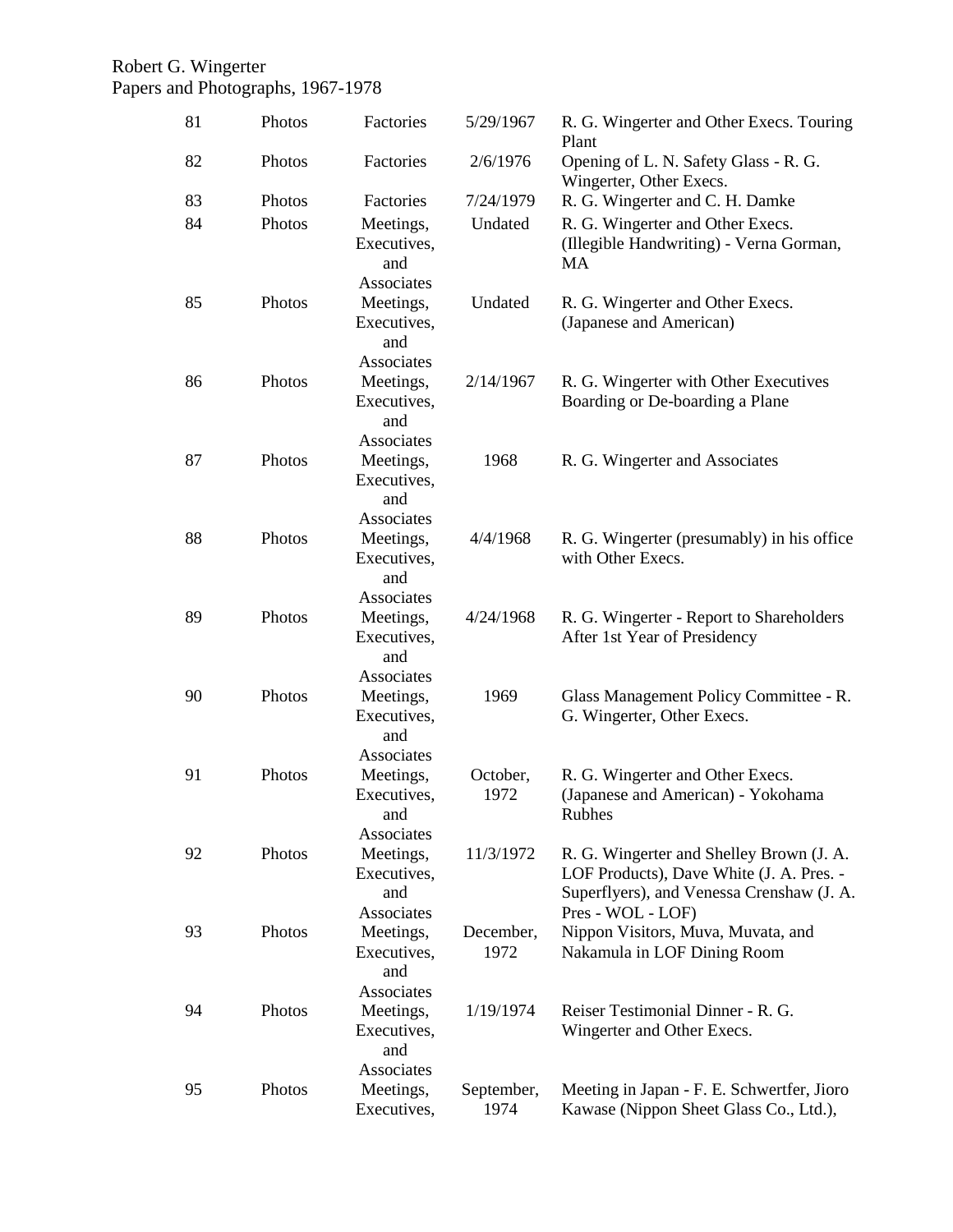|                |               | and<br>Associates                                            |                    | and Other Execs. (Japanese and American)                                                                                                                       |
|----------------|---------------|--------------------------------------------------------------|--------------------|----------------------------------------------------------------------------------------------------------------------------------------------------------------|
| 96             | Photos        | Meetings,<br>Executives,<br>and                              | 11/28/1975         | "Second Closing." R. G. Wingerter, Others                                                                                                                      |
| 97             | Photos        | Associates<br>Official<br>Photos                             | 11/7/1973          | R. G. Wingerter in his Office                                                                                                                                  |
| 98             | Photos        | Official<br>Photos                                           | 1974               | R. G. Wingerter, President and CEO, LOF<br>Glass                                                                                                               |
|                | Photo Albums  | Small<br>Albums                                              | 4/18/1973          | Retirement Party for Curt Davis, Director;<br>Ross Carey, V.P. and Director; Dick<br>Weter, V.P.; and Harry Ryan, Controller -<br><b>Bellmont Country Club</b> |
|                | Photo Albums  | Small<br>Albums                                              | 10/5/1973          | Pictures of J.M. Roche & LOF Personnel,<br>Toledo Area Chamber of Commerce<br>Luncheon (Employer Support for the<br>Guard & Reserve)                           |
|                | Photo Albums  | Small<br>Albums                                              | 1976               | <b>LOF Annual Meeting</b>                                                                                                                                      |
|                | Miscellaneous | Memorabilia                                                  | 1978               | M. J. Owens 75th Anniversary Automatic<br>Bottle Machine, 1903-1978 - Paperweight                                                                              |
|                | Photos        | Official<br>Photos                                           | Undated            | Robert G. Wingerter, President - LOF                                                                                                                           |
| $\overline{c}$ | Photo Albums  | Large<br>Albums                                              | 1974               | Japan - R. G. Wingerter, Mrs. Wingerter,<br>Nippon Sheet Glass                                                                                                 |
| $\overline{c}$ | Photo Albums  | Large<br>Albums                                              | October,<br>1976   | Japan - R. G. Wingerter, Mrs. Wingerter,<br><b>Nippon Sheet Glass</b>                                                                                          |
| $\overline{c}$ | Photo Albums  | Large<br>Albums                                              | 10/28/1967         | R. G. Wingerter and<br>Associates/Executives, Factory, Societa<br>Italiana Vetro                                                                               |
| $\overline{c}$ | Photo Albums  | Large<br>Albums                                              | 7/23/1985          | H. D. Hoopman "Hoop" Retirement Party                                                                                                                          |
| $\overline{c}$ | Scrapbook     | Large<br>Albums                                              |                    | R. G. Wingerter Scrapbook                                                                                                                                      |
| 3              | Miscellaneous | Oversized                                                    |                    | Libbey-Owens-Ford Company Goals - 13<br>Goals, R. G. Wingerter                                                                                                 |
| 3              | Photos        | Meetings,<br>Executives,<br>and<br>Associates -<br>Oversized | Undated            | Merger with Aeroquip - R. G. Wingerter,<br>Milton Knight, Peter F. Hurst, Don<br>McKone                                                                        |
| 3              | Photos        | Dinners and<br>Events -<br>Oversized                         | September,<br>1973 | Lord Peter Pilkington of Oxenford and Sir<br>Alastair Pilkington                                                                                               |
| 3              | Photos        | Meetings,<br>Executives,<br>and<br>Associates -<br>Oversized | 1969               | Glass Management Policy Committee - R.<br>G. Wingerter, Other Execs.                                                                                           |